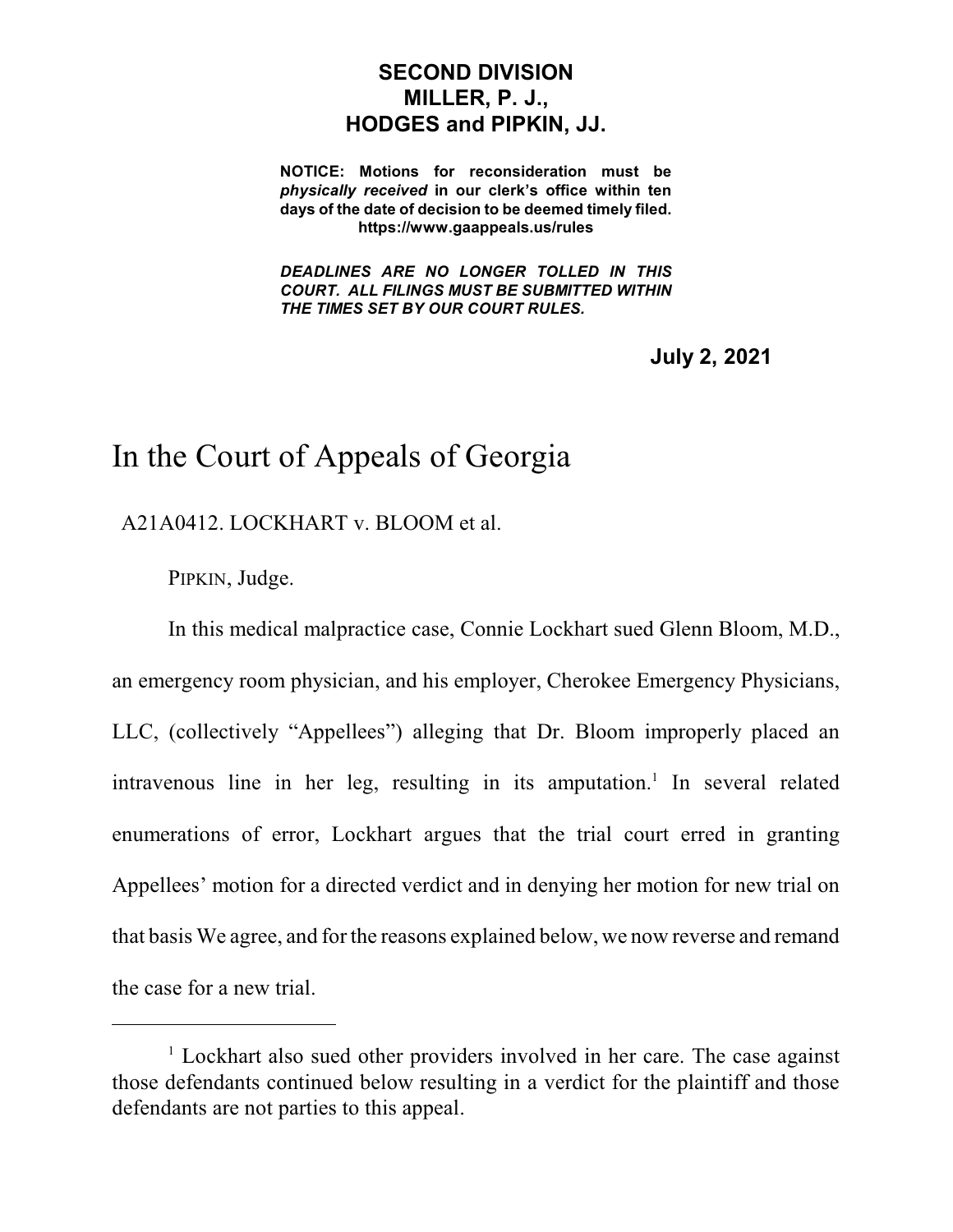A directed verdict is authorized only when there is no conflict in the evidence as to any material issue and the evidence introduced, with all reasonable deductions therefrom, shall demand a particular verdict. A grant of directed verdict is a ruling that the evidence and all reasonable deductions there from demand a particular verdict. It is illogical to say such a finding will be upheld if there is any evidence to support it. A grant of directed verdict can be upheld only where we determine that all the evidence demands that verdict. This requires a de novo review… . It is correct to say that a directed verdict cannot be granted if there is any evidence to support a contrary verdict, but there cannot be "some evidence" that all the evidence demands a particular verdict.

(Citations and punctuation omitted.) *Moore v. Singh*, 326 Ga. App. 805, 805 (755 SE2d 319) (2014).

Among other things, a plaintiff in a medical malpractice action must demonstrate a violation of the applicable medical standard of care. *Arnold v. Turnbow*, 357 Ga. App. 533, 536 (1) (848 SE2d 698) (2020). This must be established through expert testimony. OCGA § 24-7-702 (c); *Dubois v. Brantley*, 297 Ga. 575, 580-581 (2) (775 SE2d 512) (2015).

There is little dispute about the salient facts of this case. While Lockhart was a patient at Northside Hospital-Cherokee, she was treated by Dr. Bloom; the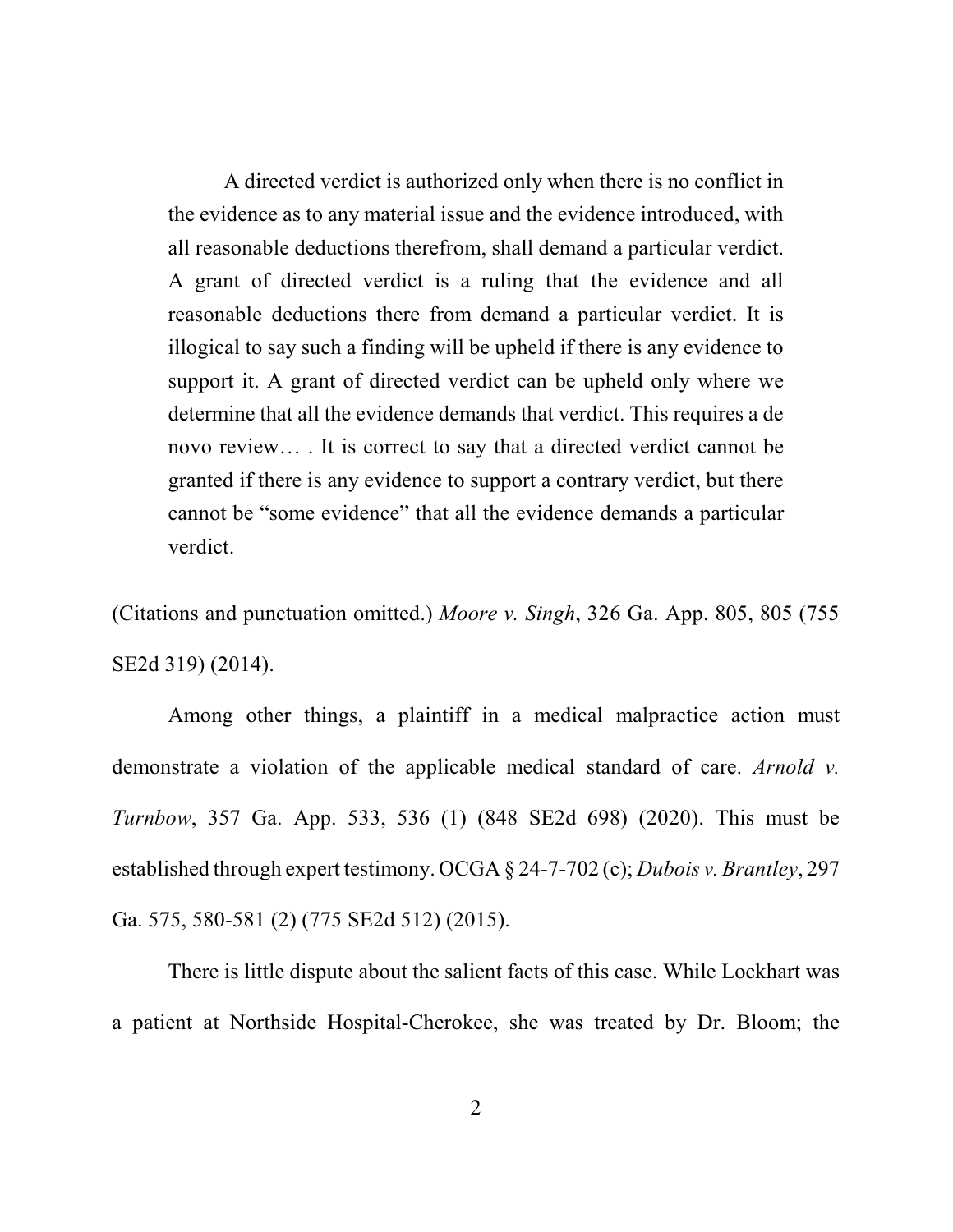physician mistakenly placed a catheter in Lockhart's femoral artery instead of her femoral vein. Lockhart was transferred to the ICU and by the time the mistake had been detected, the medications that were administered though the catheter accumulated in her leg and destroyed tissue; ultimately resulting in an amputation of her leg. The case proceeded to trial at which Lockhart introduced the testimony of Eric Gluck, M.D. to establish the standard of care for inserting a femoral catheter, the procedure conducted by Dr. Bloom. Without objection, Dr. Gluck wastendered as an expert in critical care medicine. Dr. Gluck is not an emergency room physician, but testified that he had been board certified in critical care medicine for 27 years and had experience placing central venous catheters in the femoral region, where Lockhart's catheter was placed. Dr. Gluck testified that, at the time of trial, he "runs" the ICU at the hospital where he worked in Chicago and was chairperson of the critical care committee which sets policies and procedures for critical care departments at the hospital, which includes the emergency department. Dr. Gluck trained in New York and Utah, has practiced medicine in Connecticut and Illinois, and he testified at trial that he was familiar with the standard of care in placing a femoral catheter, which, he said, is the same whether the procedure is completed by an ER physician, general practitioner, or critical care physician. According to Dr. Gluck, the standard of care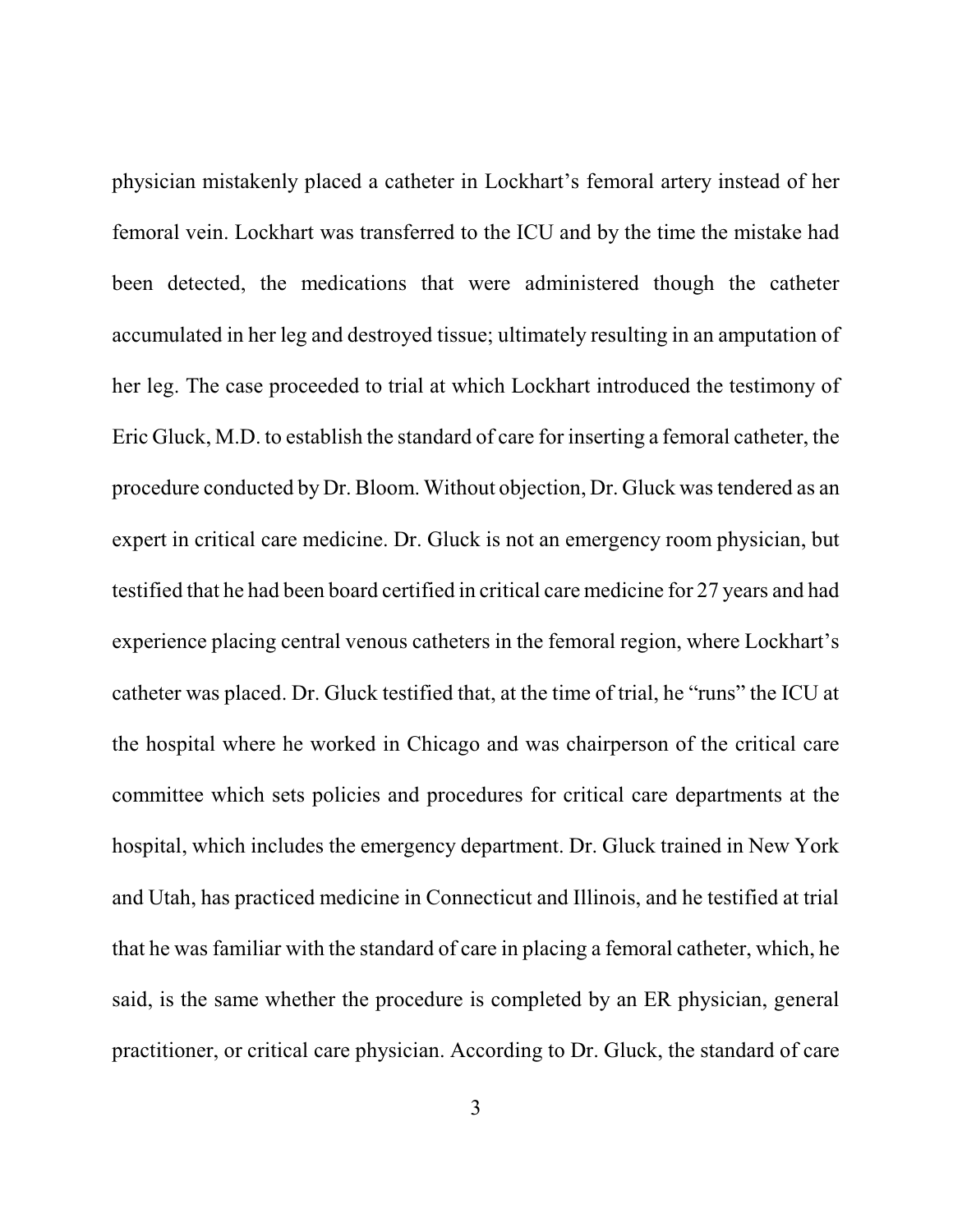for inserting a femoral catheter requires the physician to confirm that the catheter was placed into its intended location, which can be done in four different ways: (1) by drawing blood from the catheter and observing the color or sending the blood sample to the lab to identify the sample as arterial blood or venous blood; (2) transduction which, involves specialized equipment to measure pressure; (3) evaluating for pulsatility, which involves differentiating between the higher pressure blood flow of arteries compared to the low pressure. non-pulsating flow of veins; and (4) using ultrasound to visually confirm placement.

Dr. Gluck further detailed how a femoral catheter is placed and how a physician can identify when it has not been placed in its intended location. Dr. Gluck opined that Dr. Bloom violated the standard of care when he did not confirm that the femoral catheter was placed in Lockhart's femoral vein rather than her femoral artery. 2

Cross examination of Dr. Gluck focused on the fact that he was not an emergency room physician, and this was the basis of Appellees' subsequent motion for directed verdict. Appellees specifically cited to the following testimony:

<sup>&</sup>lt;sup>2</sup> Dr. Bloom acknowledged that he placed the catheter in the wrong blood vessel but contends that, because he had no reason to suspect that the catheter was misplaced, he did not need to take additional steps to confirm placement.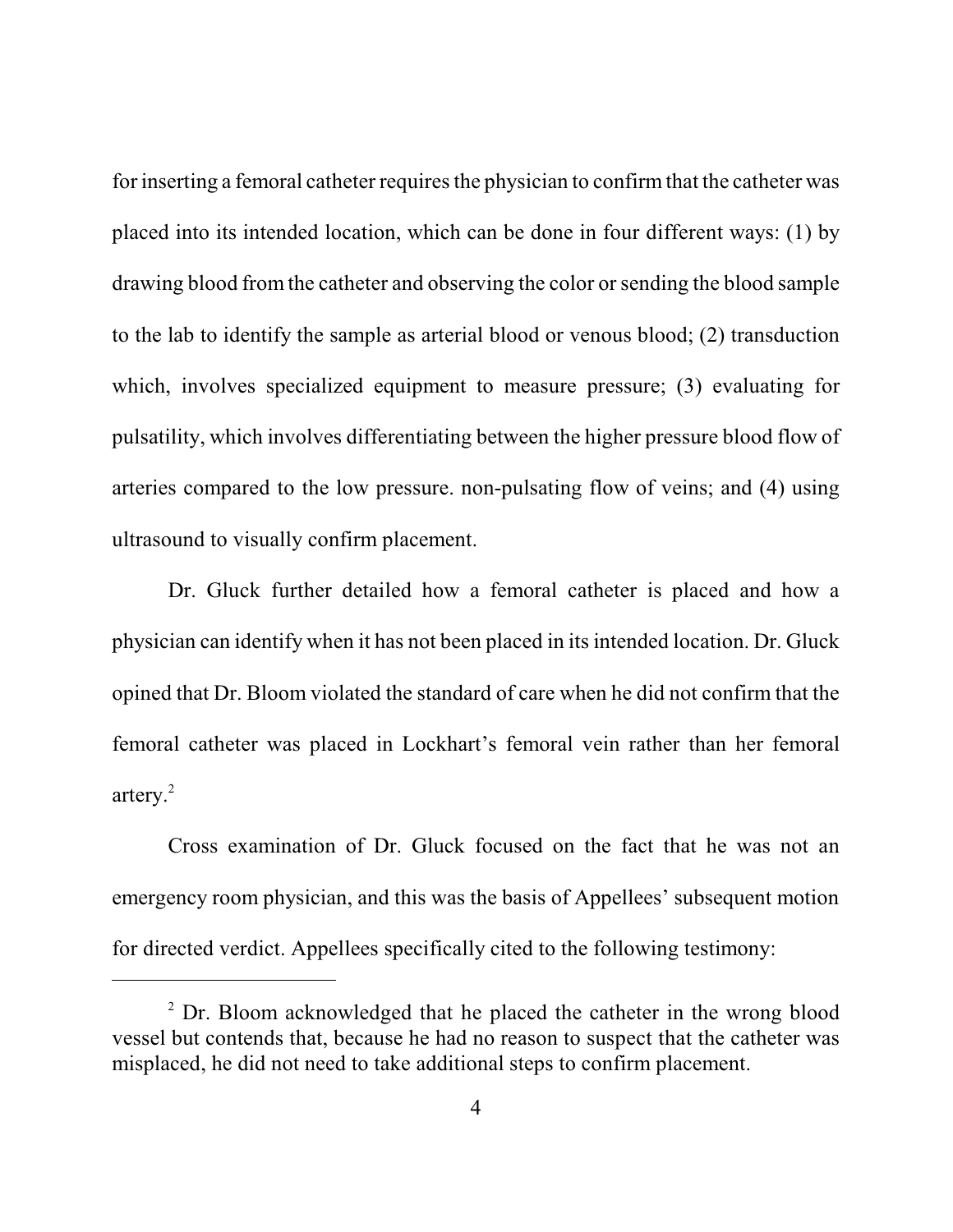Q. When is the last time you placed a femoral central line in the emergency department, you, by yourself?

A. It would be years.

Q. How many years?

A. A very long time, maybe 15, 18 years.

Q. 15,18 years ago since you even placed a line in the emergency department. Do you place them in the ICU?

A. Yes, I do.

...

Q. You did not do an emergency medicine residency, did you?

A. No

Q. You don't know if they teach emergency medicine residents all across the country that they're supposed to verify the placement of a line in the emergency department, do you?

A. No, I just know they teach it at Swedish Covenant, 3 so I do not know if it's a national standard or just something we do at Swedish.

Q. You do not know if that's a national standard taught emergency medicine doctors, do you?

A. No.

Upon further examination Dr. Gluck testified:

Q. When was the last time you did place a femoral line?

A. Probably four or five months ago, but that was me placing the line. On a daily basis I stand over the shoulders of my fellows and residents who are placing lines in the intensive care unit under much more emergent circumstances than existed in this particular case.

Q. When was the last time you stood over the shoulder of one of your fellows and residents who was placing a femroal catheter, a femoral line?

A. Last week.

Q. Are you confident that you understand the standard of care as it applies to placing the femoral lines, regardless of the geographic location within the hospital?

<sup>3</sup> Swedish Covenant Hospital in Chicago, Illinois is the hospital where Dr. Gluck practiced.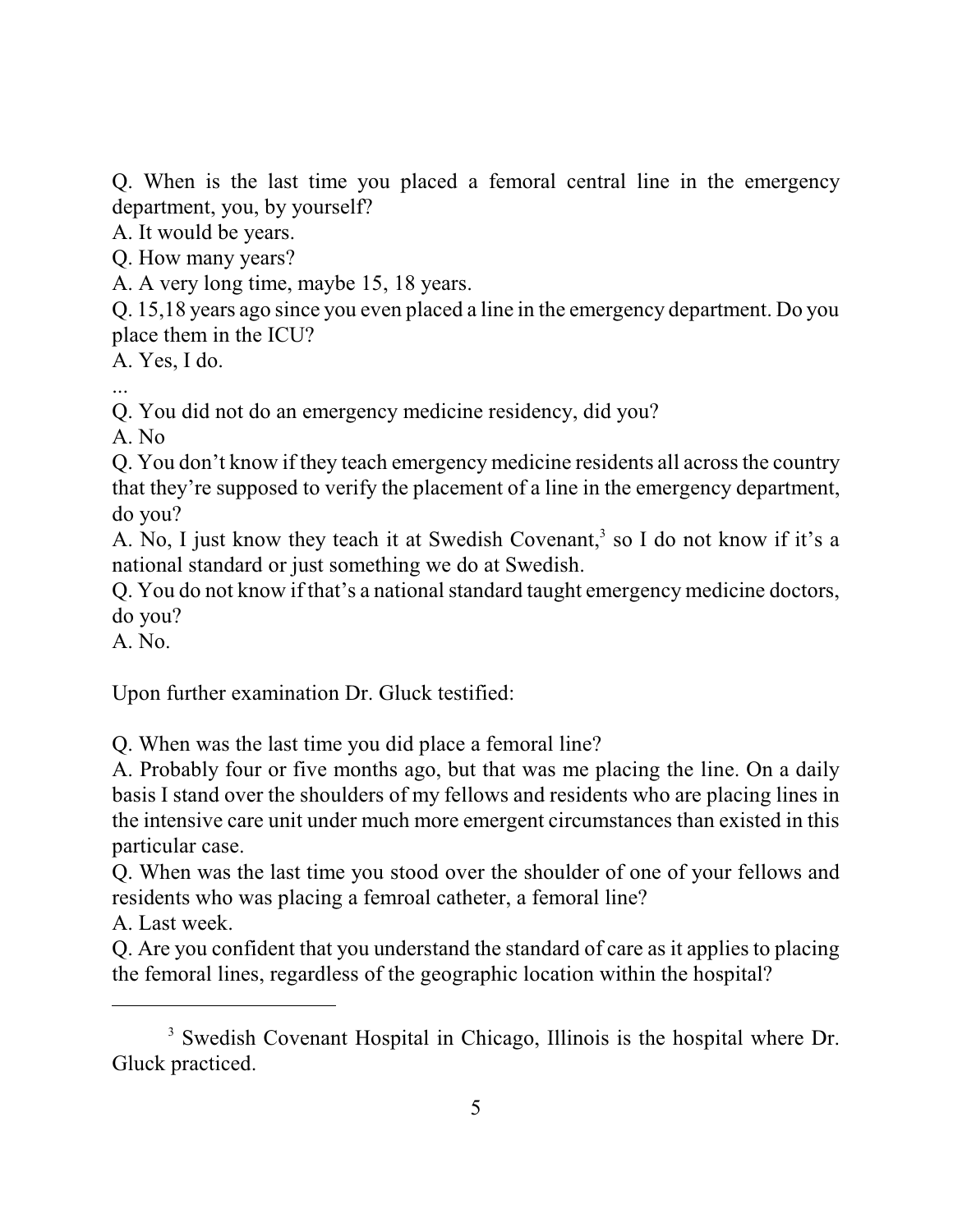A. Yes.

After resting their case, Appellees moved for directed verdict on the grounds that Lockhart's sole standard of care expert was not qualified to offer expert testimony on the standard of care for placing a femoral catheter in the emergency room.

In granting Appellees' motion for directed verdict, the trial court found that Dr. Gluck's testimony regarding the standard of care for the relevant procedure was "equivocal" and did not meet the requirements of OCGA §§ 24-7-702 (b) (2) and (b) (3). The court noted that Dr. Gluck "was unable to state that he knew what practices were being taught as the national standard of care" and that he "did not identify the standard of care applicable in Georgia or in an emergency department setting," ultimately concluding that he was unqualified to establish the standard of care to be utilized by Dr. Bloom as an emergency room physician.

1. Appellant argues that it was error to grant a directed verdict because Dr. Gluck's testimony was in the record.

A directed verdict may only be granted "[i]f there is no conflict in the evidence as to any material issue and the evidence introduced, with all reasonable deductions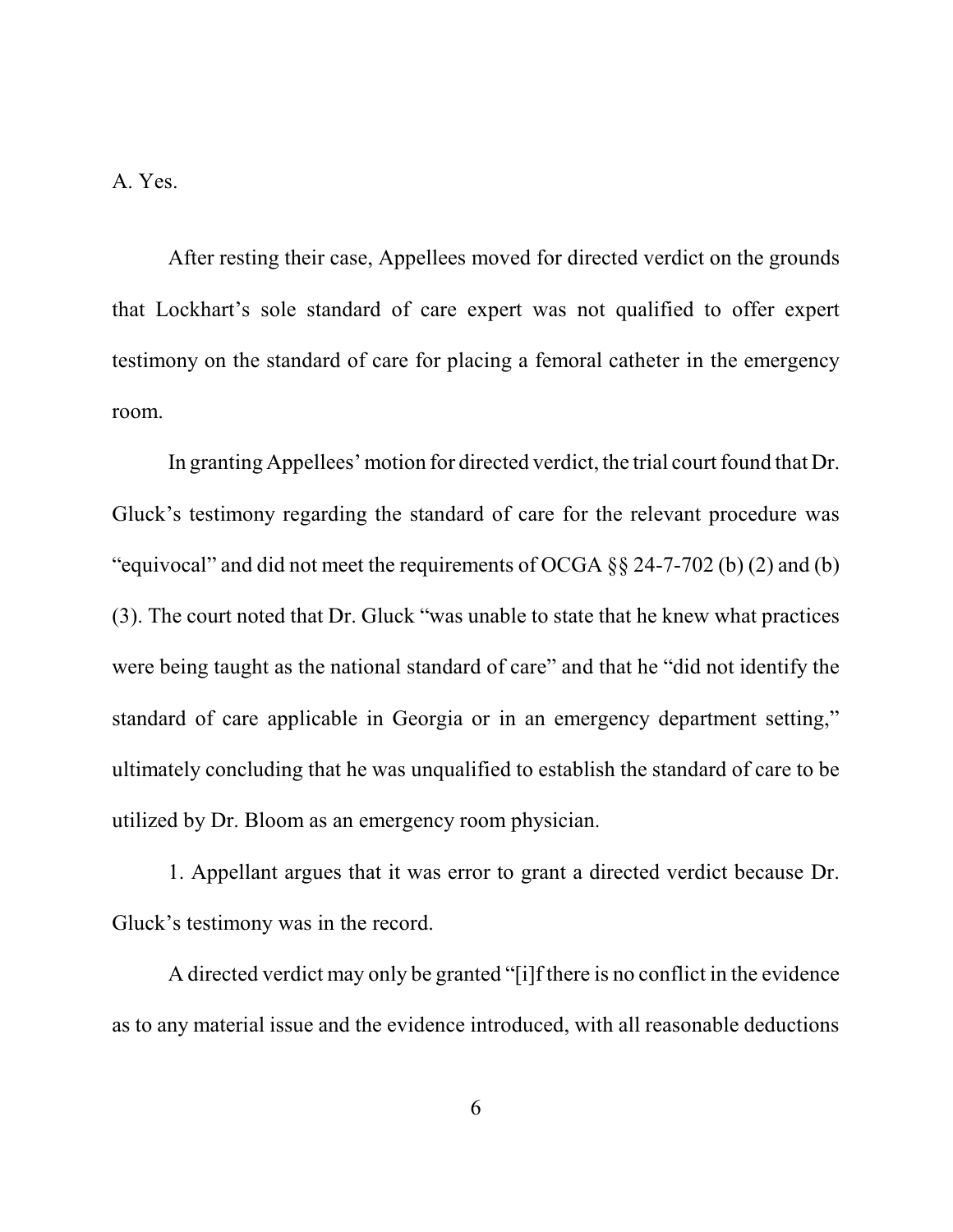therefrom, shall demand a particular verdict[.]" OCGA § 9-11-50 (a). After Appellees' motion for directed verdict, the trial court ruled that Lockhart failed to provide competent expert testimony to establish the standard of care owed by Dr. Bloom. <sup>4</sup> The trial court's decision was largely based on the fact that Dr. Gluck was not an emergency room physician and provided conflicting testimony regarding his knowledge of the standard of care.

Although *Jones v. Chatham County* involves a tax appeal, in light of the strong procedural similarities, we find it instructive. 270 Ga. App. 483 (606 SE2d 673) (2004). After a jury trial on the valuation of his real property, Jones appealed, arguing, among other things, that the testimony of the appraiser, who testified as an expert for the tax assessor, was inadmissible under *Daubert v. Merrell Dow Pharmaceuticals,* 509 U.S. 579 (113 SCt 2786, 125 LE2d 469) (1993), and should have been excluded. This Court rejected Jones' argument because he did not object

<sup>&</sup>lt;sup>4</sup> In its order denying Lockhart's motion for new trial, the trial court states "[u]pon the [c]ourt's ruling that Dr. Gluck was not qualified, there remains in Plaintiff's case-in-chief no further evidence to establish that standard of care of Dr. Bloom's alleged violation thereof." The trial court did not find that his testimony was insufficient to establish the standard of care or breach, but rather that Dr. Gluck was unqualified to offer that testimony under OCGA § 24-7-702.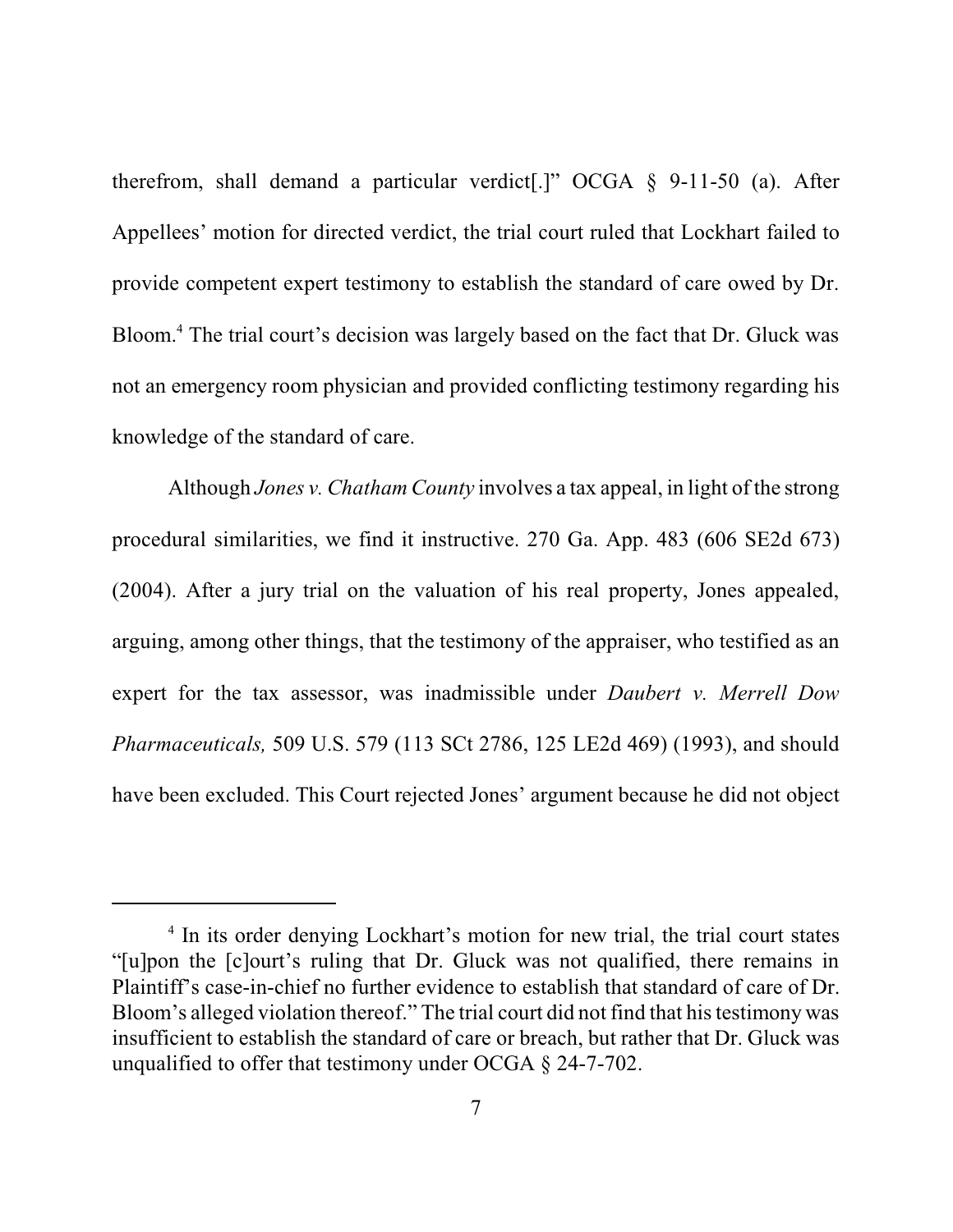at the time of the appraiser's testimony, but instead argued it as the basis of his motion for a directed verdict following the appraiser's testimony.

Because Jones did not contemporaneously object to the overall admission of [the] expert testimony, he has forfeited his right to insist the testimony be excluded from evidence. Moreover, the record as it exists at the close of evidence controls whether the trial court should direct a verdict. It follows that a motion for directed verdict or for j.n.o.v. is not an authorized procedural vehicle to challenge the competency of expert opinion testimony admitted without timely objection.

## *Jones*, 270 Ga. App. at 487 (5).

On direct examination, Dr. Gluck indicated that the standard of care for placing a femoral catheter is the same regardless of the specialty of the placing physician, and the expert then explained the procedure and offered his opinion on how Dr. Bloom deviated from that standard. But on cross examination he provided testimony that indicated that he was unfamiliar with what emergency medicine physicians are being taught in residency programs and that his knowledge was based on the policies and procedures of the hospital where he is employed. Appellees raised no objection at this time, and Dr. Gluck's competency was unchallenged until Appellees moved for a directed verdict, arguing that Dr. Gluck, as a critical care doctor, was not qualified to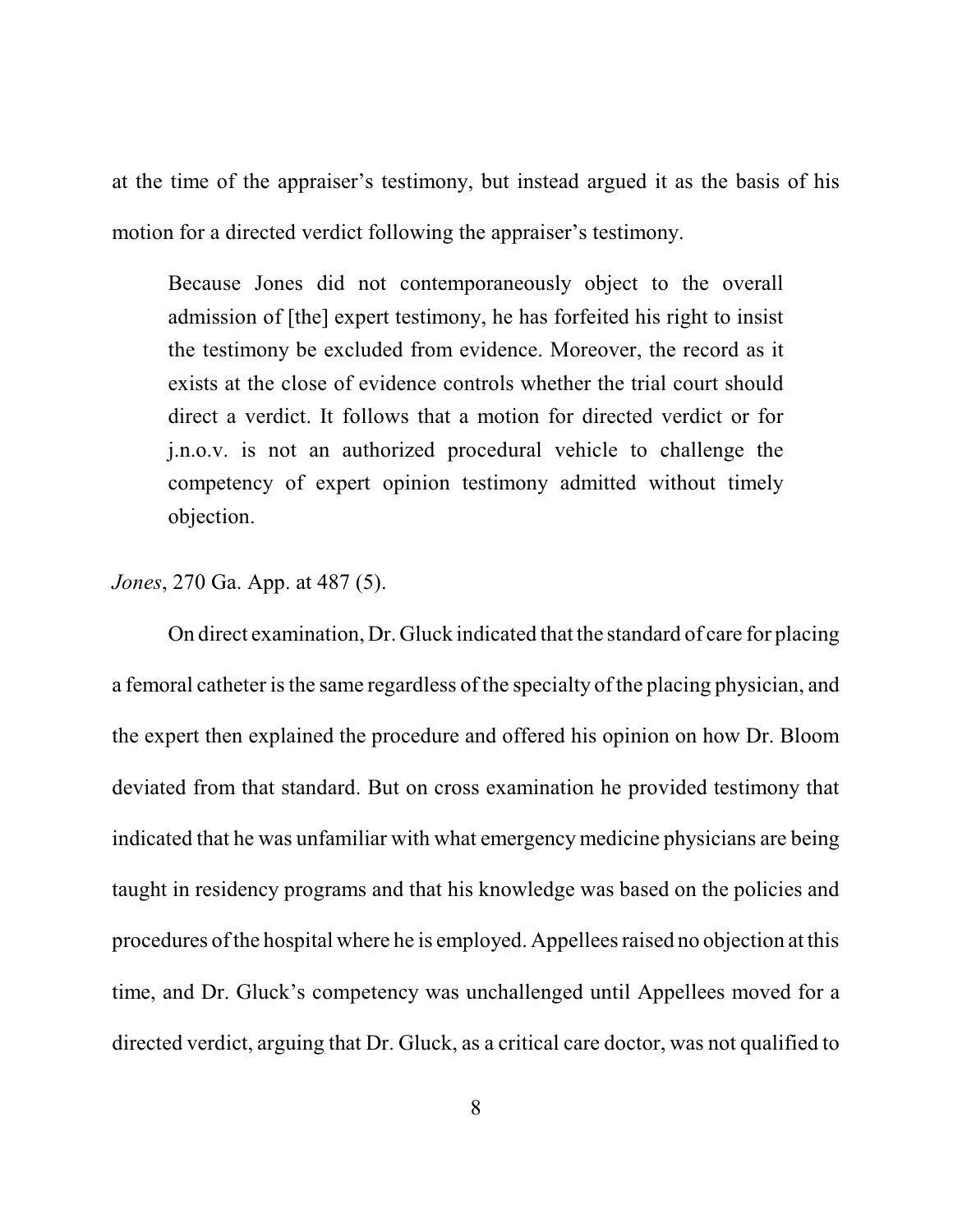offer evidence regarding the standard of care for a femoral catheter placed by Dr. Bloom, an emergency medicine doctor. The trial court agreed and reasoned, based on Dr. Gluck's "equivocal" trial testimony, that his opinion was not "the product of reliable principles and methods . . . Nor can such varied principles and methods be applied 'reliably' to the facts of the case which had been admitted into evidence and placed before the jury as the trier of fact," citing OCGA  $\S$  24-7-702 (b) (2) and (3).

Here, there is not an absence of testimony on the essential element of the standard of care; but instead, conflicts in an expert's testimony that "go solely to the expert's credibility, and are to be assessed by the jury when weighing the expert's testimony." *Thompson v. Ezor*, 272 Ga. 849, 852 (2) (536 SE2d 749) (2000). See also *Swint v. Alphonse*, 348 Ga. App. 199, 205 (1) (820 SE2d 312) (2018). The record still contains evidence regarding the standard of care for the placement of a femoral catheter, and Dr. Gluck's opinions as to how Dr. Bloom breached that standard.<sup>5</sup> "[T]he trial court may not on motion for directed verdict . . . eliminate evidence on the ground that it was improperly received at the trial and then dispose of the case on

<sup>&</sup>lt;sup>5</sup> Our Supreme Court has disallowed the use of a motion to strike as "a procedural tool to object to evidence," except in limited instances in the context of criminal cases. *Sharpe v. DOT*, 267 Ga 267, 271 (2) (476 SE2d 722) (1996).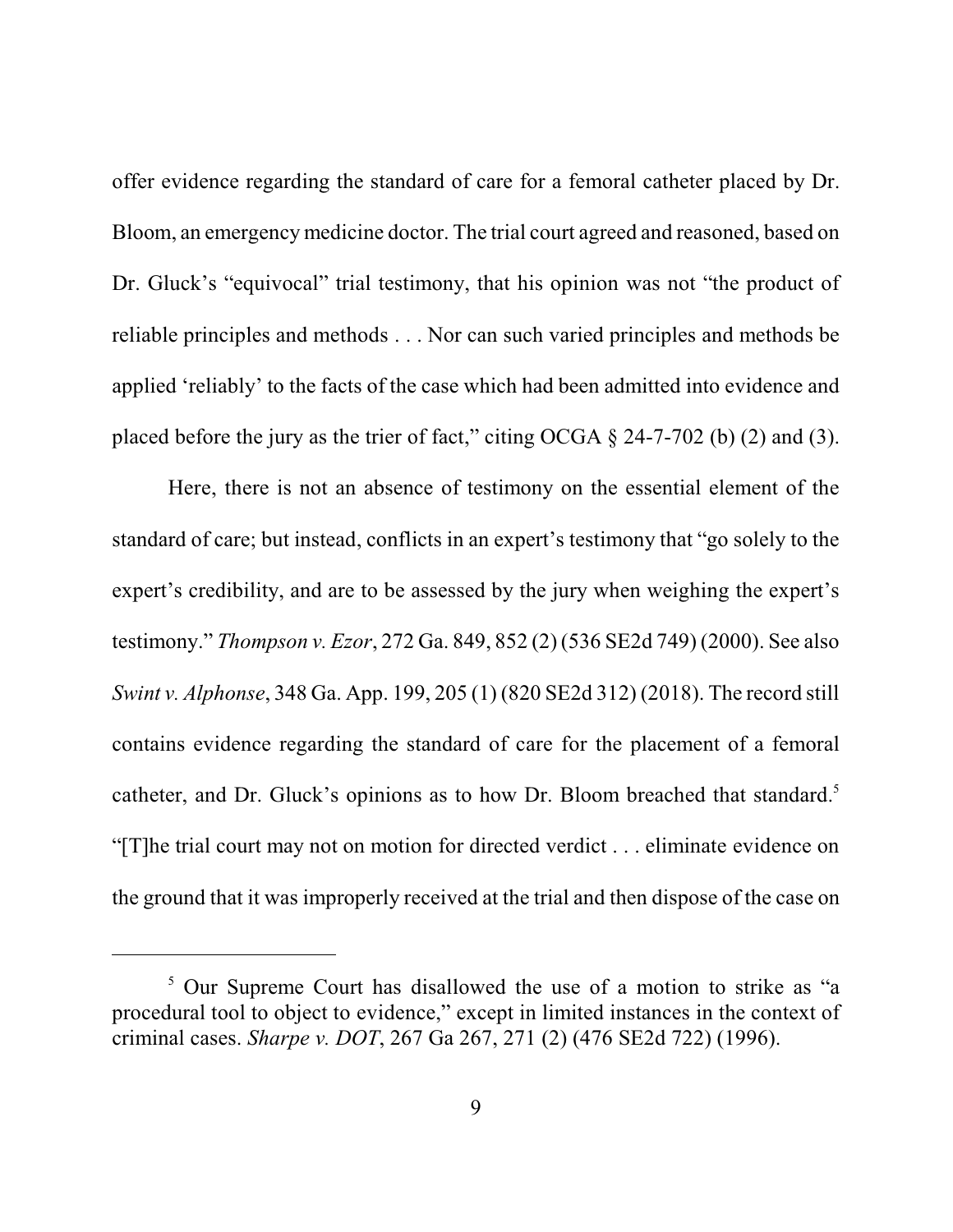the basis of the diminished record." *Macon-Bibb County Bd. of Tax Assessors v. J.C. Penney Co.*, 239 Ga. App. 322, 323 (1) (a) (521 SE2d 234) (1999). "The record as it exists at the close of the trial controls as to whether the verdict should be directed and as to whether motion for judgment notwithstanding verdict should be granted." *Wooten v. Life Ins. Co. of Ga*., 93 Ga. App. 665, 670 (92 SE2d 567) (1956). Compare *Rhoades v. McCormack*, 353 Ga. App. 635, 638-639 (1) (a) (839 SE2d 171) (2020) (directed verdict appropriate where appellant's expert failed to identify measures defendant should have taken that were consistent with the standard of care); *Newberry v. D.R. Horton*, *Inc.* 215 Ga. App. 858 (452 SE2d 560) (1994) (directed verdict appropriate where standard of care evidence was offered by witness that was never tendered as an expert by plaintiff).

It is clear from the trial court's order that the court entirely dismissed Dr. Gluck's testimony in ruling on the motion for directed verdict. A trial court is afforded wide discretion to determine the competency of expert witnesses. See *Ouanzin v. Coast Dental Servs.*, 354 Ga. App. 168, 173 (2) (840 SE2d 686) (2020). But neither the trial court nor Appellees cite any authority in support of the proposition that a trial court can selectively disregard unobjected to evidence when